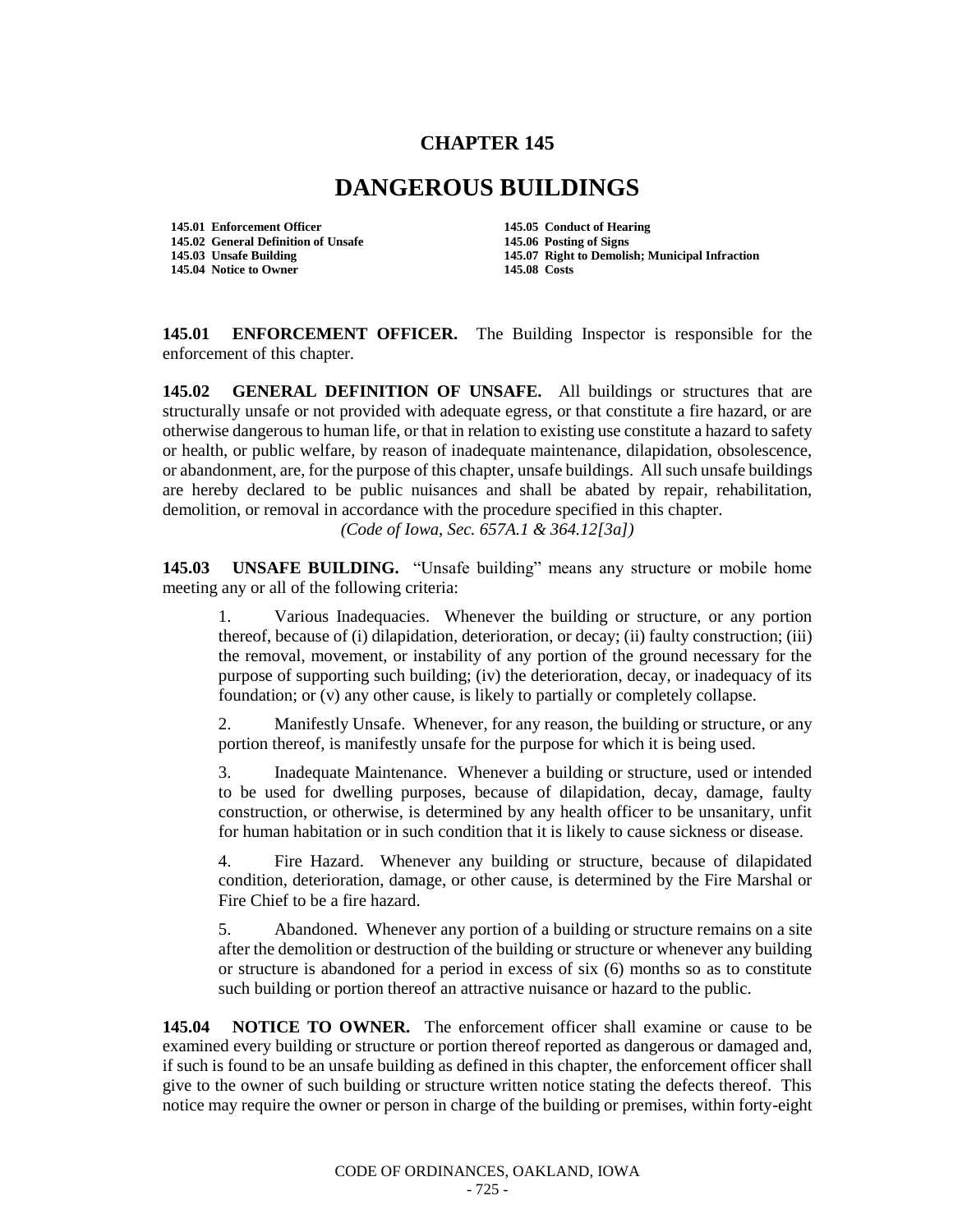$\overline{a}$ 

(48) hours or such reasonable time as the circumstances require, to commence either the required repairs or improvements or demolition and removal of the building or structure or portions thereof, and all such work shall be completed within ninety (90) days from date of notice, unless otherwise stipulated by the enforcement officer. If necessary, such notice shall also require the building, structure, or portion thereof to be vacated forthwith and not reoccupied until the required repairs and improvements are completed, inspected, and approved by the enforcement officer.

## *(Code of Iowa, Sec. 364.12[3h])*

1. Notice Served. Such notice shall be served by sending by certified mail to the owner of record, according to Section 364.12[3h] of the *Code of Iowa*, if the owner is found within the City limits. If the owner is not found within the City limits, such service may be made upon the owner by registered mail or certified mail. The designated period within which said owner or person in charge is required to comply with the order of the enforcement officer shall begin as of the date the owner receives such notice.

2. Hearing. Such notice shall also advise the owner that he or she may request a hearing before the Council on the notice by filing a written request for hearing within the time provided in the notice.

**145.05 CONDUCT OF HEARING.** If requested, the Council shall conduct a hearing in accordance with the following:

1. Notice. The owner shall be served with written notice specifying the date, time and place of hearing.

2. Owner's Rights. At the hearing, the owner may appear and show cause why the alleged nuisance shall not be abated.

3. Determination. The Council shall make and record findings of fact and may issue such order as it deems appropriate.†

**145.06 POSTING OF SIGNS.** The enforcement officer shall cause to be posted at each entrance to such building a notice to read: "DO NOT ENTER. UNSAFE TO OCCUPY. CITY OF OAKLAND, IOWA." Such notice shall remain posted until the required demolition, removal or repairs are completed. Such notice shall not be removed without written permission of the enforcement officer and no person shall enter the building except for the purpose of making the required repairs or of demolishing the building.

**145.07 RIGHT TO DEMOLISH; MUNICIPAL INFRACTION.** In case the owner fails, neglects, or refuses to comply with the notice to repair, rehabilitate, or to demolish and remove the building or structure or portion thereof, the Council may order the owner of the building prosecuted as a violator of the provisions of this chapter and may order the enforcement officer to proceed with the work specified in such notice. A statement of the cost

<sup>†</sup> **EDITOR'S NOTE:** Suggested forms of notice and of a resolution and order of the Council for the administration of this chapter are provided in the APPENDIX to this Code of Ordinances. Caution is urged in the use of this procedure. We recommend you review the situation with your attorney before initiating procedures and follow his or her recommendation carefully.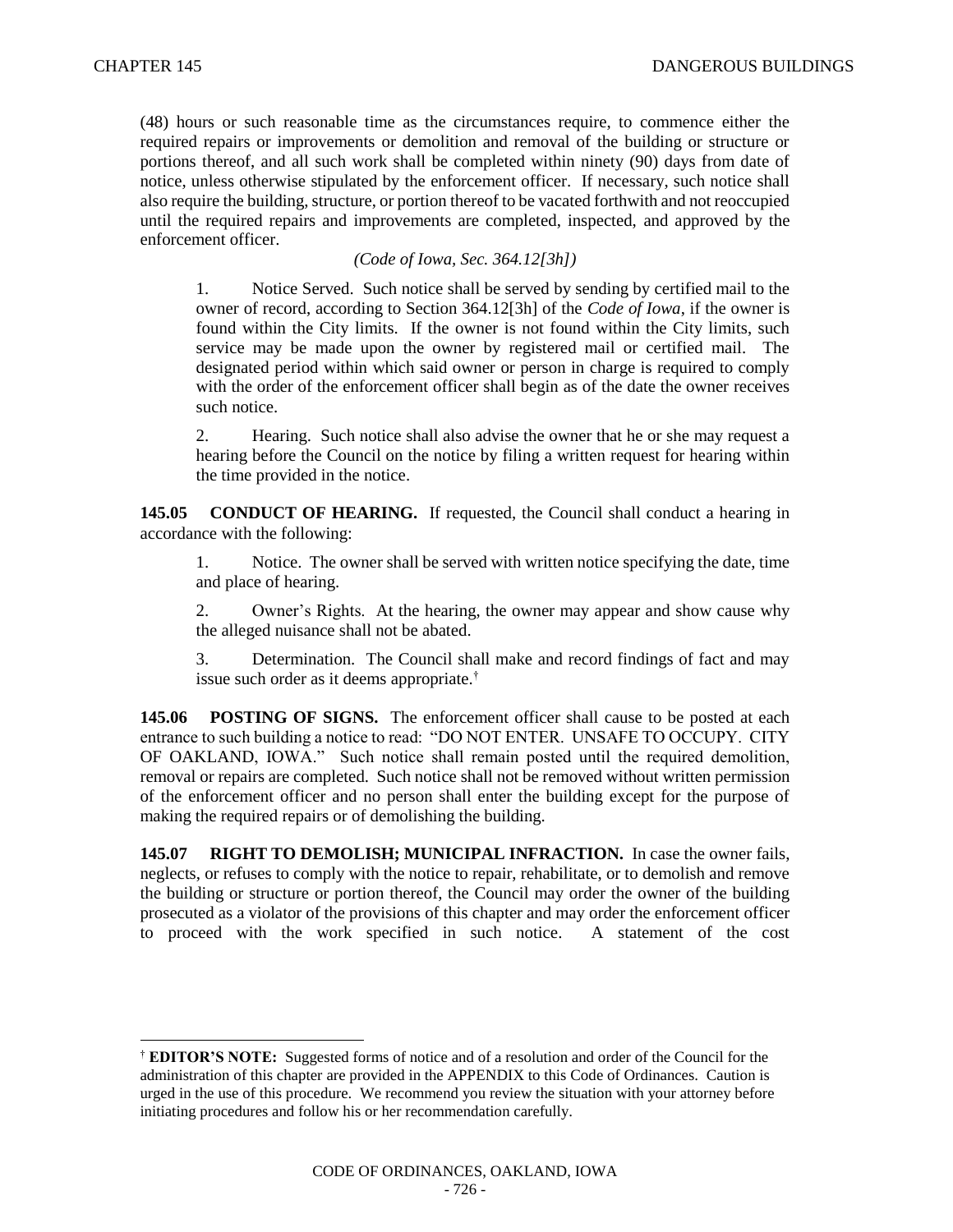of such work shall be transmitted to the Council. As an alternative to this action, the City may utilize the municipal infraction process to abate the nuisance. *(Code of Iowa, Sec. 364.12[3h])*

**145.08 COSTS.** Costs incurred under Section 145.07 shall be paid out of the City treasury. Such costs shall be charged to the owner of the premises involved and levied as a special assessment against the land on which the building or structure is located, and shall be certified to the County Treasurer for collection in the manner provided for other taxes. In addition, the City may take any other action deemed appropriate to recover costs incurred. *(Code of Iowa, Sec. 364.12[3h])*